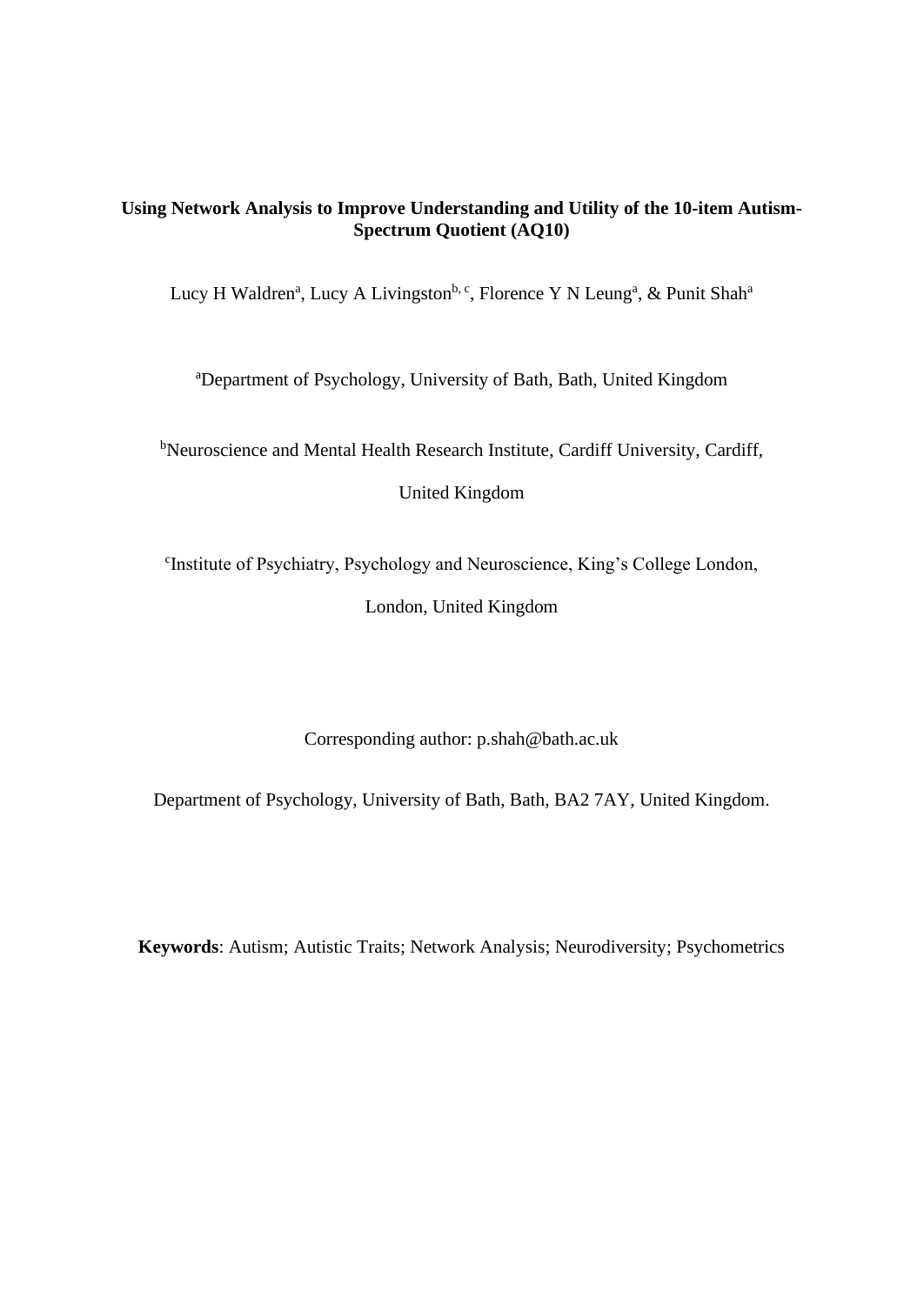## **Abstract**

The 10-item Autism-Spectrum Quotient (AQ10) is a measure of autistic traits used in research and clinical practice. Recently, the AQ10 has garnered critical attention, with research questioning its psychometric properties and clinical cut-off value. To help inform the utility of the measure, we conducted the first network analysis of the AQ10, with a view to gain a better understanding of its individual items. Using a large dataset of 6595 participants who had completed the AQ10, we found strongest inter-subscale connections between communication, imagination, and socially relevant items. The nodes with greatest centrality concerned theory of mind differences. Together, these findings align with cognitive explanations of autism and provide clues about which AQ10 items show greatest utility for informing autism-related clinical practice.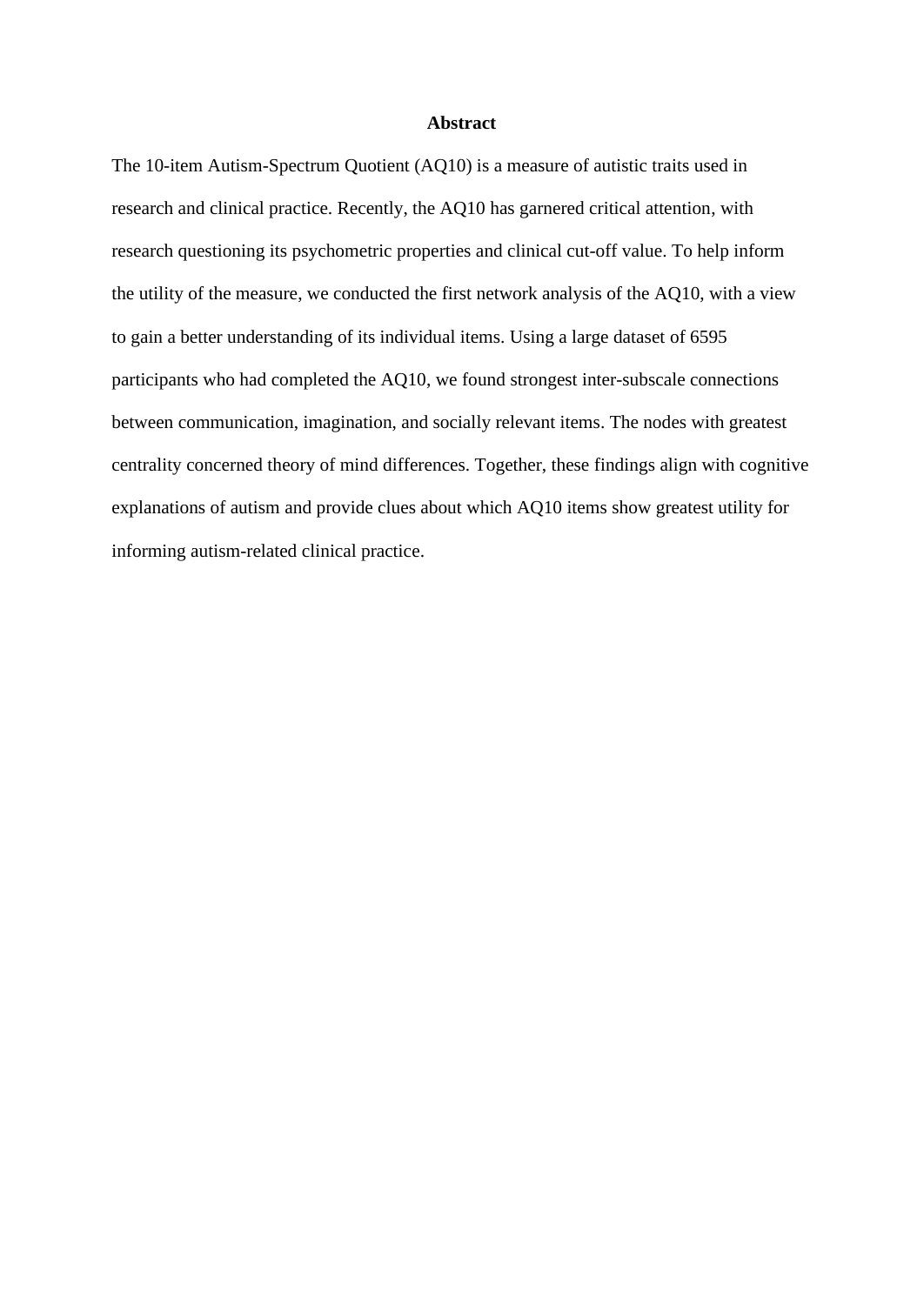## **Introduction**

The 10-item Autism-Spectrum Quotient (AQ10; Allison *et al.*, 2012) is a popular measure of autistic traits used internationally in research (e.g., Taylor *et al.*, 2021) and clinical practice (e.g., Weir *et al*., 2020). Recently, however, the AQ10 has attracted scrutiny, with research challenging its validity and utility. First, research has reported psychometric concerns with the measure, notably in studies published in *Experimental Results.* Taylor *et al*. (2020) found the AQ10 had low inter-item correlations and internal consistency, which also suggested that it was tapping into a myriad of constructs. Following Taylor *et al.*, Bertrams (2021) found the AQ10 had low internal consistency and homogeneity, but that changing its scoring system from a 4- to 6-point response scale marginally improved its psychometric properties. Second, the AQ10's cut-off – indicative of a clinically significant level of autistic traits – has been incorrectly applied. Waldren *et al*. (2021) recently reported that the National Institute for Health and Care Excellence (NICE) had, for almost a decade, recommended the incorrect AQ10 cut-off value to screen for autism  $(\geq 7)$  instead of  $\geq 6$ , based on Allison *et al.*, 2012). This error has generated confusion amongst researchers and clinicians who administer the AQ10 in their work, with evidence of several studies (e.g., Payne *et al*., 2020; Rahman *et al*., 2021) using the incorrect cut-off value (see Waldren *et al*., 2022).

NICE have now corrected their guidance (NICE, 2021), and Bertram's 6-point response scale has potential to improve the AQ10, together helping to improve the measure's psychometric validity and utility. This is critical given that the AQ10 is deeply entrenched in both research and clinical practice. Adding to this research, the current study aims to further investigate the AQ10, towards providing users with insights about the utility of its individual items. Previous research on the AQ10 has focussed on overall AQ10 scores, where the measure is administered as a standalone instrument. In practice, however, certain AQ10 items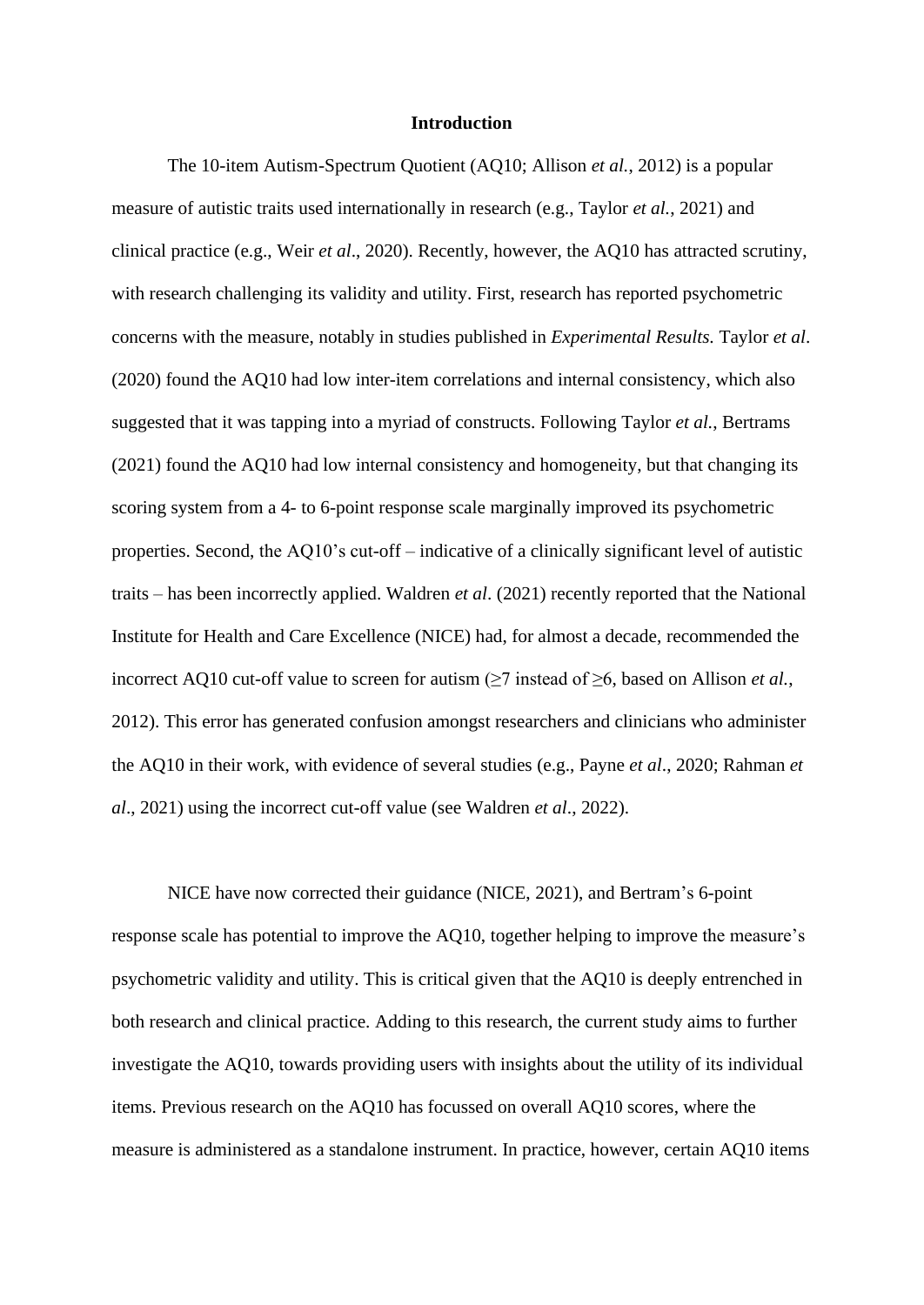are used as tools to structure clinical interviews, and inform referrals and clinical formulation, rather than all items being administered rigidly and treated equally (NICE, 2021; Weir *et al*., 2020). Whilst this flexible use of the AQ10 can itself be problematic, it reflects the concerns with the utility of overall AQ10 scores (e.g., Ashwood *et al*., 2016) and, equally, points toward the benefit of an individualised approach in time-limited clinical sessions. For example, alongside total AQ10 scores, zooming in on items most relevant to an individual's profile might help inform further assessments and/or interventions. The potential utility of item-specific use of the AQ10 has, however, not been well investigated.

We propose that a closer inspection and better understanding of the individual items in the  $AQ10$  – specifically the interrelationships between them – will speak to enhancing the utility of the measure. To this end, network analysis offers a powerful tool to examine the unique relationships between items and the influence each item has over the larger network. A network consists of nodes (i.e., circles), which represent the individual items in the network, and edges (i.e., connecting lines), which represent the unique conditional relationship between two nodes when accounting for all other relationships in the network. Using this approach, the strongest/weakest connections between AQ10 items can be identified and the relative importance of each AQ10 item for the network examined (Borsboom *et al*., 2021; Epskamp *et al*., 2018; Hevey *et al*., 2018). To our knowledge, this will be the very first network analysis of AQ10 data, which follows increasing and innovative use of this approach for understanding neurodivergent traits (e.g., Farhat *et al*., 2021).

## **Methods**

Ethical approval was granted by the local ethics committee (Project code: 19-025). Utilising open-access data from Gollwitzer *et al*. (2019), the current dataset included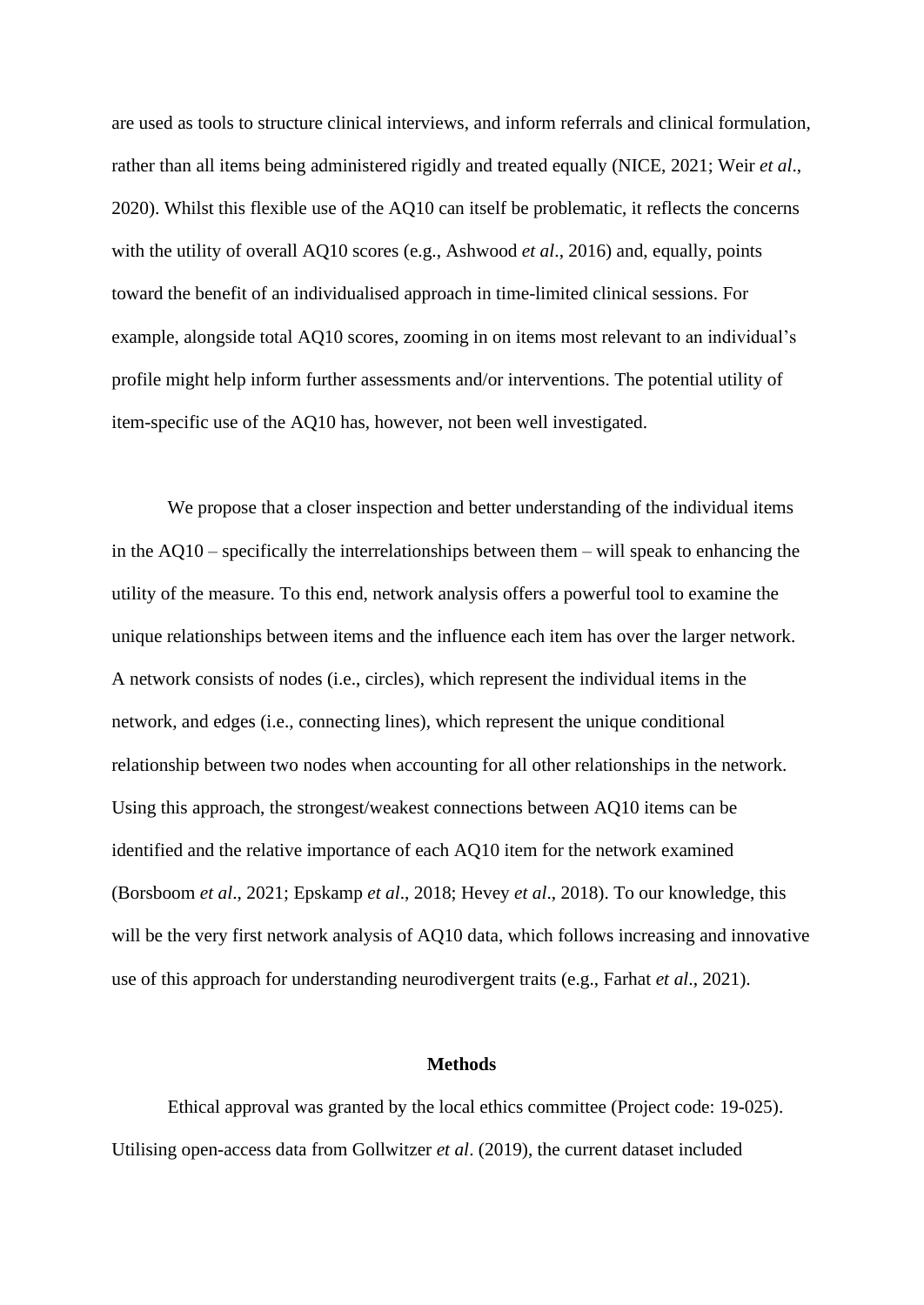binarized AQ10 item responses from 6595 non-clinical participants (AQ10:  $M = 3.01$ ,  $SD =$ 1.71). We maintained binarized scoring to reflect the scoring system used most widely in clinical settings (see Allison *et al*., 2012). Analyses were performed in R 4.1.3 (R Core Team, 2022).

To investigate the interrelationships and influence of each item within the AQ10, a weighted, non-directional network was created, whereby each node represents one AQ10 item, and each edge represents the unique conditional relationship between two items (*IsingFit*, van Borkulo *et al*., 2016). Logistic regression was used to assess the association between AQ10 items and LASSO regularisation was implemented to ensure only significant associations were retained in the final model (Barber & Drton, 2015; Epskamp *et al*., 2018).

Non-parametric bootstrapping (1000 resamples), with 95% confidence intervals (CIs), assessed the accuracy of the network's edge weights. Differences in edge weight were statistically compared using the bootstrapped edge weight difference test (*bootnet*, Epskamp *et al*., 2018). To investigate the relative importance of each node in the network, multiple centrality measures were inspected. *One-step Expected Influence* indicates the strength of a node's connections through the sum of its edge weights when accounting for association direction. *Closeness* indicates the proximity of a node's connections through the shortest path length (number of edges) needed to connect with all nodes in the network. *Betweenness* indicates the influence of a node over other associations, characterising the frequency it falls within the shortest path of other nodes (Bringmann *et al.*, 2019; Robinaugh *et al.*, 2016). Centrality stability was assessed through case-drop bootstrapping (1000 resamples), with resultant correlation stability coefficients (CS) of >.50 (minimum CS >.25) indicating sufficient stability (Epskamp *et al.*, 2018).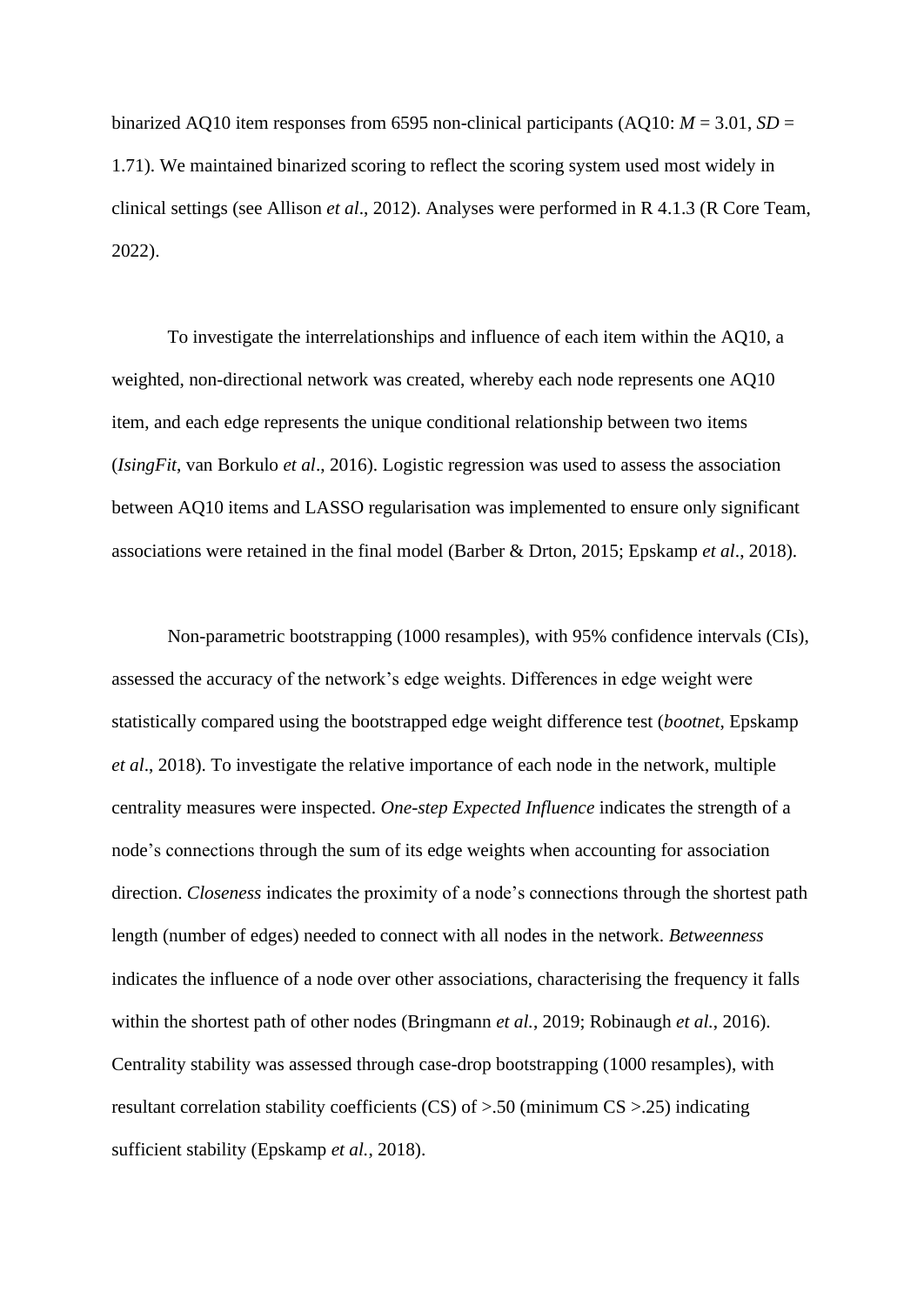#### **Results**

There were no missing data and the distribution of AQ10 scores is provided in the Supplementary Materials (Figure S1). Of the 45 possible edges, 28 (62.22%) showed nonzero associations with a mean edge weight of 0.24 (Figure 1). Estimated edge weights were largely positive (*N* = 23, 82.14%, *Range* [0.03, 1.66]), with 5 (17.86%) edges representing negative associations (*Range* [-0.33, -0.11]).

Non-parametric bootstrapping suggested that edge weights were determined with acceptable accuracy (Figure S2). The strongest relative associations were found within the attention switching (Item3–Item4 = 1.66) and communication (Item5–Item6 = 1.42) subscale items, with strong associations also found between i) communication and imagination (Item5–Item7 = 1.24; Item6–Item7 = 1.00) and ii) social skill and imagination (Item8–Item10  $= 1.13$ ; Item7–Item10 = 0.97) subscale items (see Table S1 for all edge weight values). Edge weight difference tests found that the abovementioned six associations were significantly larger than most others in the network (Figure 2). The two strongest within subscale associations (i.e., the association between the attention switching items and the association between the communication items) did not significantly differ in edge weight (95% CIs[- 0.48, 0.05]), however they were larger than the greatest associations between subscales (see Table S2).

Case-drop bootstrapping indicated that, whilst measures of closeness  $(CS = 0.28)$  and betweenness  $(CS = 0.36)$  met the minimal levels of acceptance, they did not reach the preferred stability level of CS >.50 (Figure S3). When considered in addition to research questioning the appropriateness of these measures in psychological research (Bringmann *et al.*, 2019), we only report expected influence ( $CS = 0.75$ ), with metrics for closeness and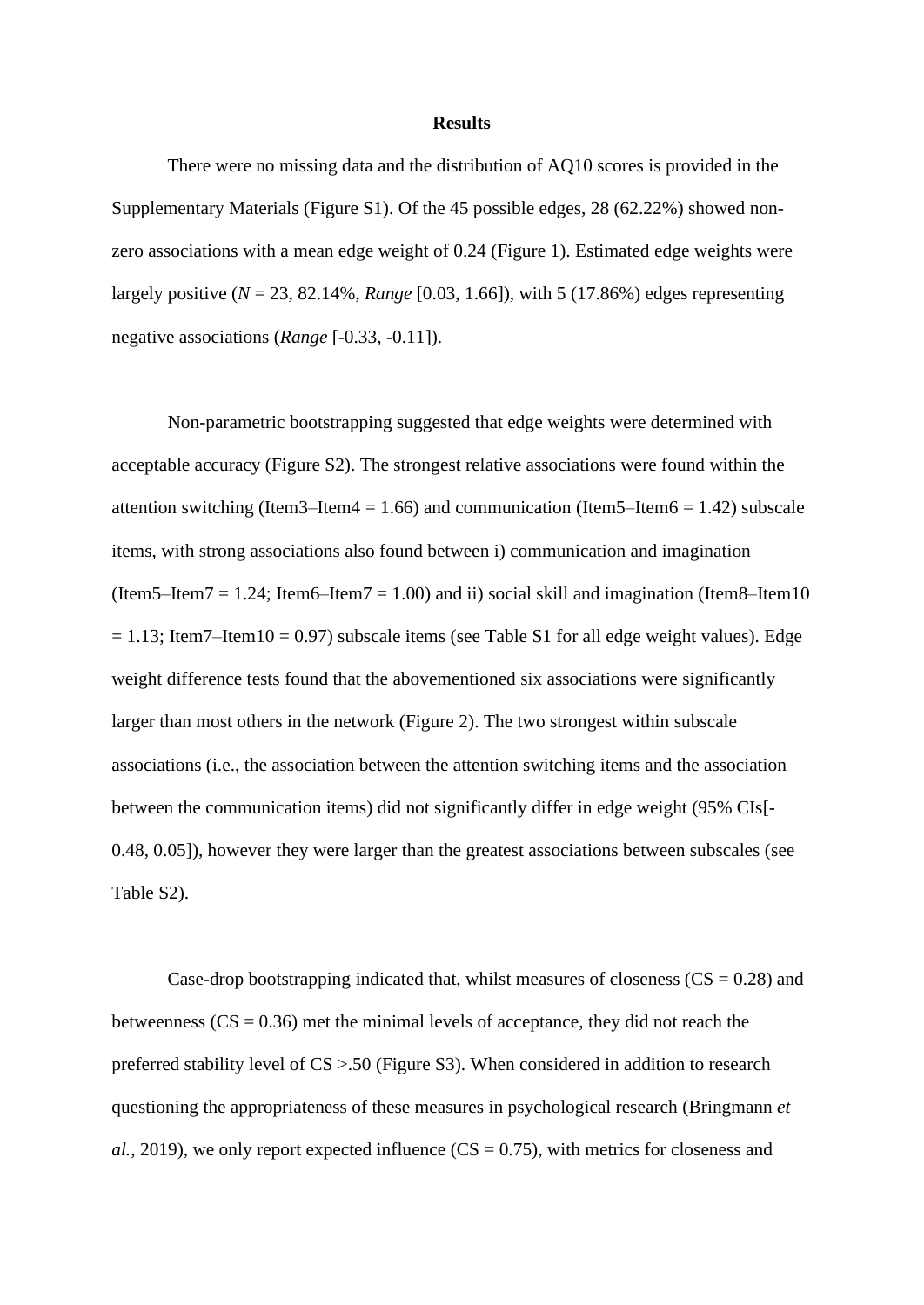betweenness centrality available in the supplementary materials (Figure S4; Table S3). Item5  $(z = 1.39)$ , Item7  $(z = 0.96)$ , and Item6  $(z = 0.82)$  showed the greatest expected influence across the network, whilst Item1 ( $z = -1.67$ ) and Item2 ( $z = -1.13$ ) showed the least expected influence across the network (Figure 3, see Table S3 for centrality values).

## **Discussion**

The current study aimed to investigate the AQ10 at the individual item level using network analysis, towards informing the utility of the measure. The resulting network showed largely positive and well-connected associations, with the strongest connections found between *intra*-subscale items. The strongest *inter*-subscale associations were found between communication, social skill, and imagination items, which also showed the strongest expected influence centrality (i.e., the strongest connections with other nodes in the network).

The network showed widespread connectivity after accounting for network sparsity (Epskamp *et al.*, 2018). Strong associations between intra-subscale items, specifically attention switching and communication, suggest that individuals may typically show multiple autistic traits within a trait domain. Strong connections between social skill and communication items also align with the social-communication differences inherent to autism (American Psychiatric Association; APA, 2013). Whilst Item7, within the imagination subscale, also connected strongly to social skill and communication items, a closer inspection of the item wording – "*When I'm reading a story, I find it difficult to work out the characters' intentions*" – demonstrates it too reflects social-communication challenges. Moreover, this follows the latest autism diagnostic criteria, where imagination differences fall under the broader "social communication and interaction" criterion (APA, 2013). Overall, the current edge-weight associations indicate items reflecting social-communication differences are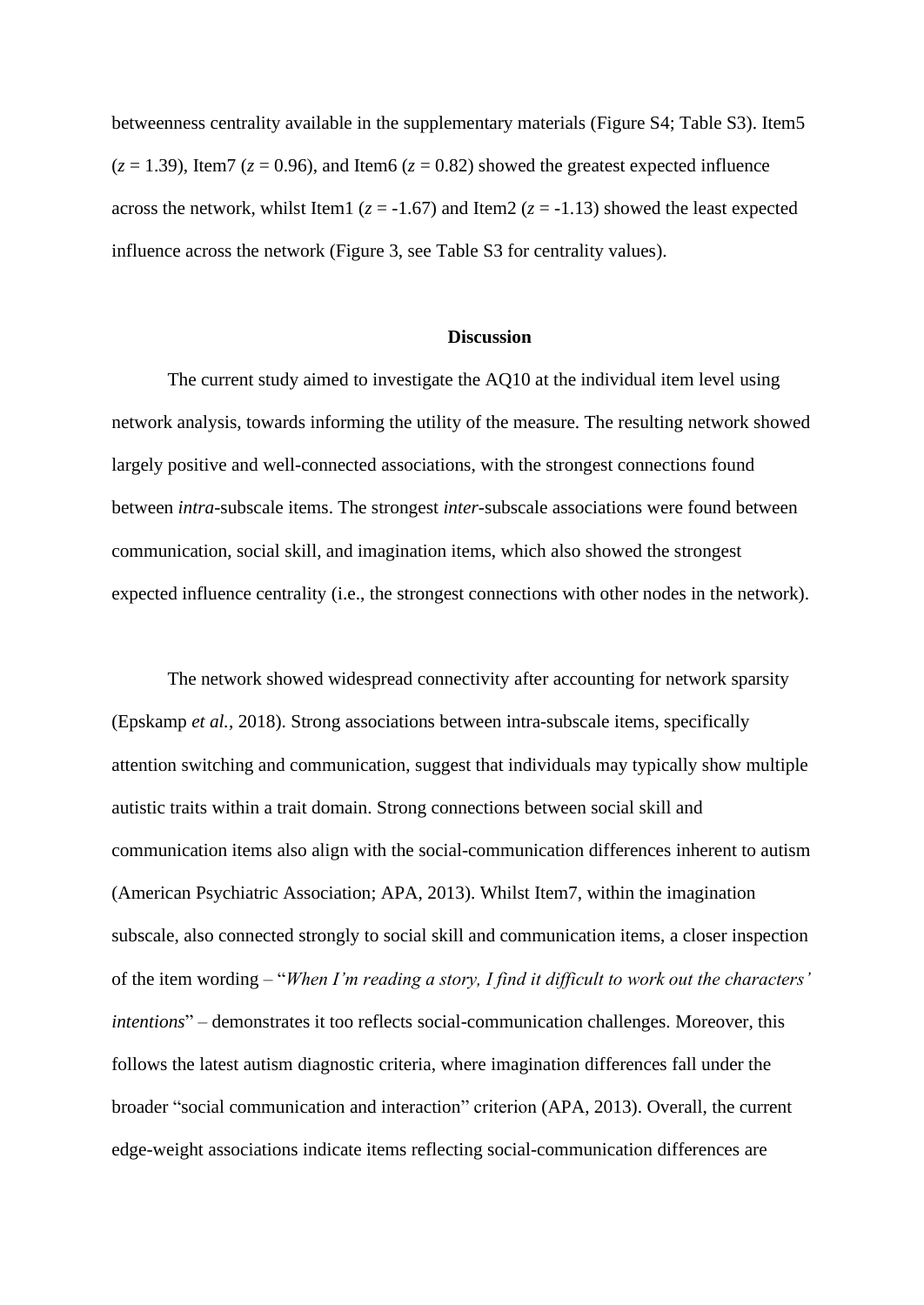strongly interconnected within the AQ10. This suggests that the various socially relevant traits associated with autism might feed into one another and, potentially, that clinical intervention with one might have knock-on consequences for others.

When investigating network centrality, Item5 – "*I find it easy to 'read between the lines' when someone is talking to me*"; Item6 – "*I know how to tell if someone listening to me is getting bored*"; and Item7 – "*When I'm reading a story, I find it difficult to work out the characters' intentions*" showed greatest expected influence, indicating that these items are most connected to other nodes in the network. Such information could in turn inform clinical practice, for it may be likely that an individual scoring highly on these particular items will also have an overall higher total AQ10 score because of this greater connectivity to items across the network. Items 5, 6, and 7 also tap into challenges with theory of mind (ToM), the ability to understand others' minds. Interestingly, these items with greatest centrality in the AQ10 broadly correspond with the Four-Item Mentalising Index (FIMI), a recently developed self-report measure of ToM ability (Clutterbuck *et al*., 2021, 2022). Our findings suggest the possibility that ToM-associated differences are key markers for indicating overall levels of autistic traits, aligning with theories that ToM differences are crucial for understanding autism (Livingston & Happé, 2021; Livingston *et al.*, 2019, 2021).

We investigated the AQ10 as scored in the binary manner used in clinical settings, however the network relationships may differ with continuous scoring, including the recently proposed 6-point Likert scale (Bertrams, 2021). The 6-point scale was not available in the current open-access dataset, but further investigation of this AQ10 scale, using network analysis, would be an interesting avenue for future research. Given its brevity, the AQ10 also measures a limited range of autistic traits, therefore our study may have overlooked other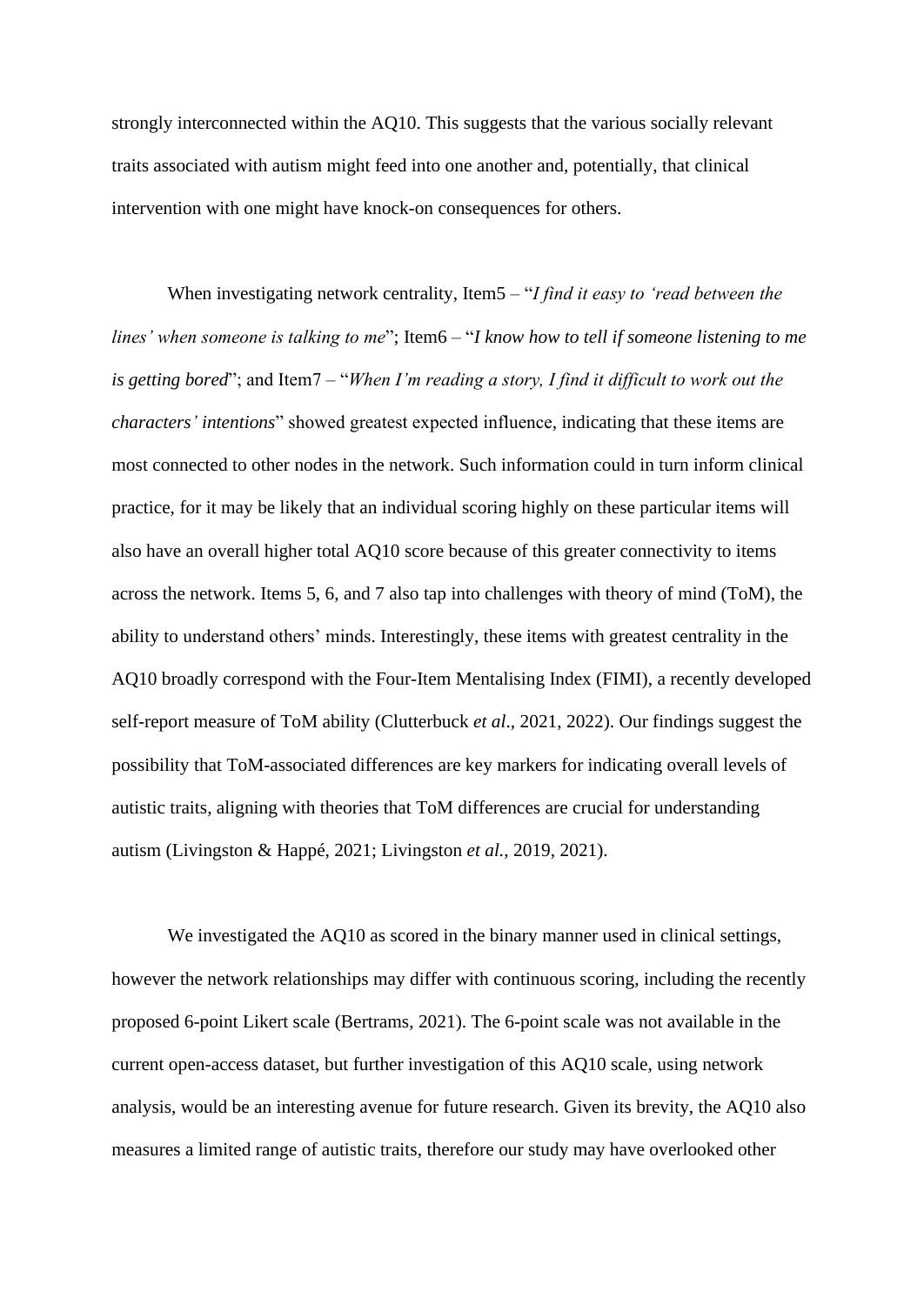clinically important traits (e.g., sensory differences). Further evaluation of the AQ10, in comparison to emerging autism trait measures (e.g., The Comprehensive Autistic Trait Inventory; English et al., 2021) will of course be required to continually assess the AQ10's utility in both research and clinical practice.

#### **Conclusions**

The current research aimed to extend efforts to inform the utility in the AQ10 by focussing on the interrelationships between its items through network analysis. The network showed strong interrelationships between items pertaining to communication, imagination, and social differences, and the items with greatest influence on the network conceptually corresponded to ToM differences. Our findings align with common cognitive models of autism and suggest that the utility of the AQ10 could be enhanced by focussing on specific items – as part of a system of autistic traits – in addition to the overall AQ10 score.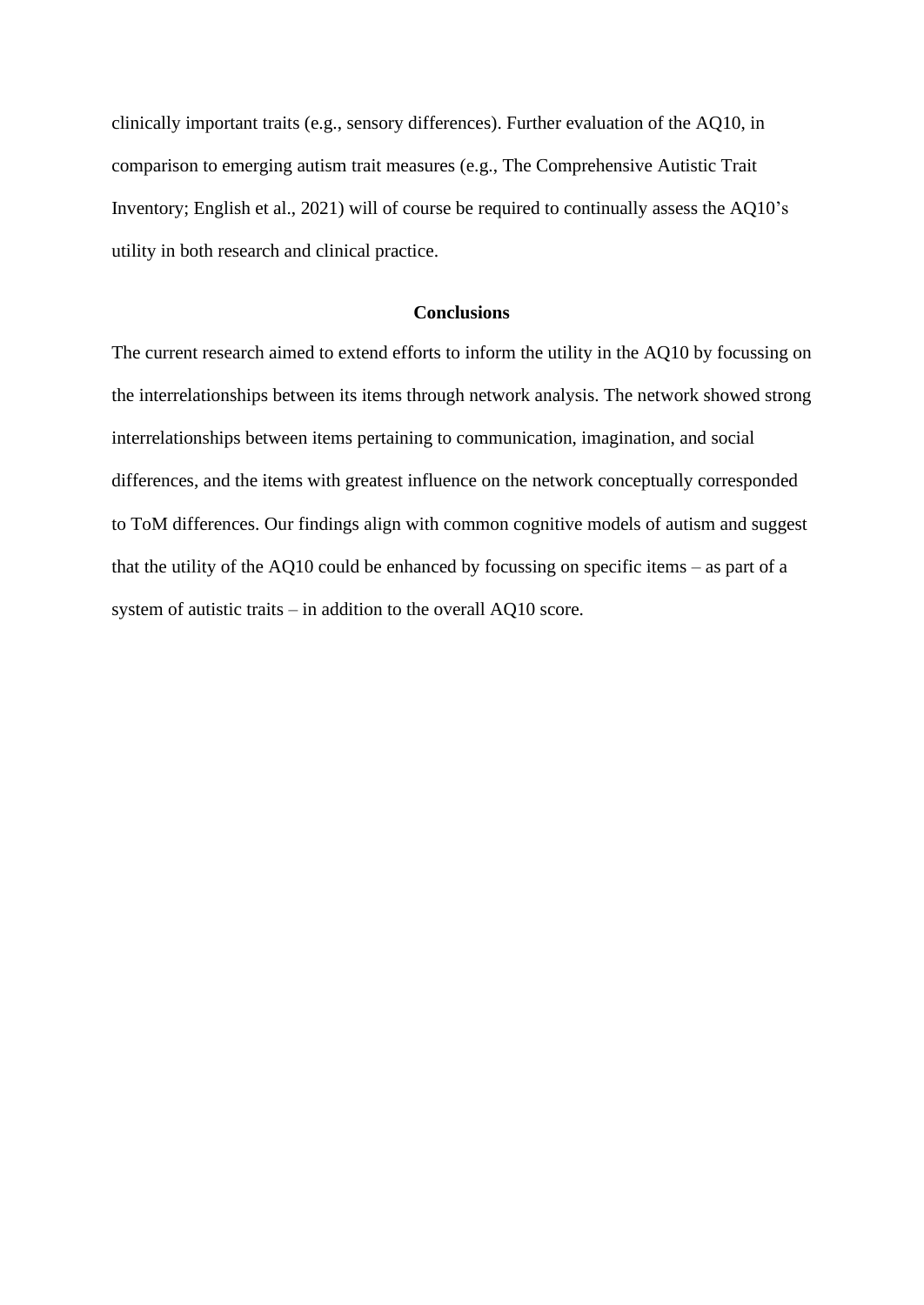## **References**

- Allison, C., Auyeung, B., & Baron-Cohen, S. (2012). Toward brief "red flags" for autism screening: The short autism spectrum quotient and the short quantitative checklist in 1,000 cases and 3,000 controls. *Journal of the American Academy of Child & Adolescent Psychiatry*, *51*(2), 202–212. https://doi.org/10.1016/j.jaac.2011.11.003
- American Psychiatric Association. (2013). *Diagnostic and statistical manual of mental disorders* (5th ed.). https://doi.org/10.1176/appi.books.9780890425596
- Ashwood, K. L., Gillan, N., Horder, J., Hayward, H., Woodhouse, E., McEwen, F. S., ... & Murphy, D. G. (2016). Predicting the diagnosis of autism in adults using the Autism-Spectrum Quotient (AQ) questionnaire. *Psychological Medicine*, *46*(12), 2595–2604. https://doi.org/10.1017/S0033291716001082
- Barber, R. F., & Drton, M. (2015). High-dimensional Ising model selection with Bayesian information criteria. *Electronic Journal of Statistics*, *9*(1) 567–607. https://doi.org/10.1214/15-EJS1012
- Bertrams, A. (2021). Internal reliability, homogeneity, and factor structure of the ten-item Autism-Spectrum Quotient (AQ-10) with two additional response categories. *Experimental Results*, *2*. https://doi.org/10.1017/exp.2020.70
- Borsboom, D., Deserno, M. K., Rhemtulla, M., Epskamp, S., Fried, E. I., McNally, R. J., ... & Waldorp, L. J. (2021). Network analysis of multivariate data in psychological science. *Nature Reviews Methods Primers*, *1*(1), 1–18. https://doi.org/10.1038/s43586-021-00055-w
- Bringmann, L. F., Elmer, T., Epskamp, S., Krause, R. W., Schoch, D., Wichers, M., Wigman, J. T. W., & Snippe, E. (2019). What do centrality measures measure in psychological networks? *Journal of Abnormal Psychology, 128*(8), 892– 903. https://doi.org/10.1037/abn0000446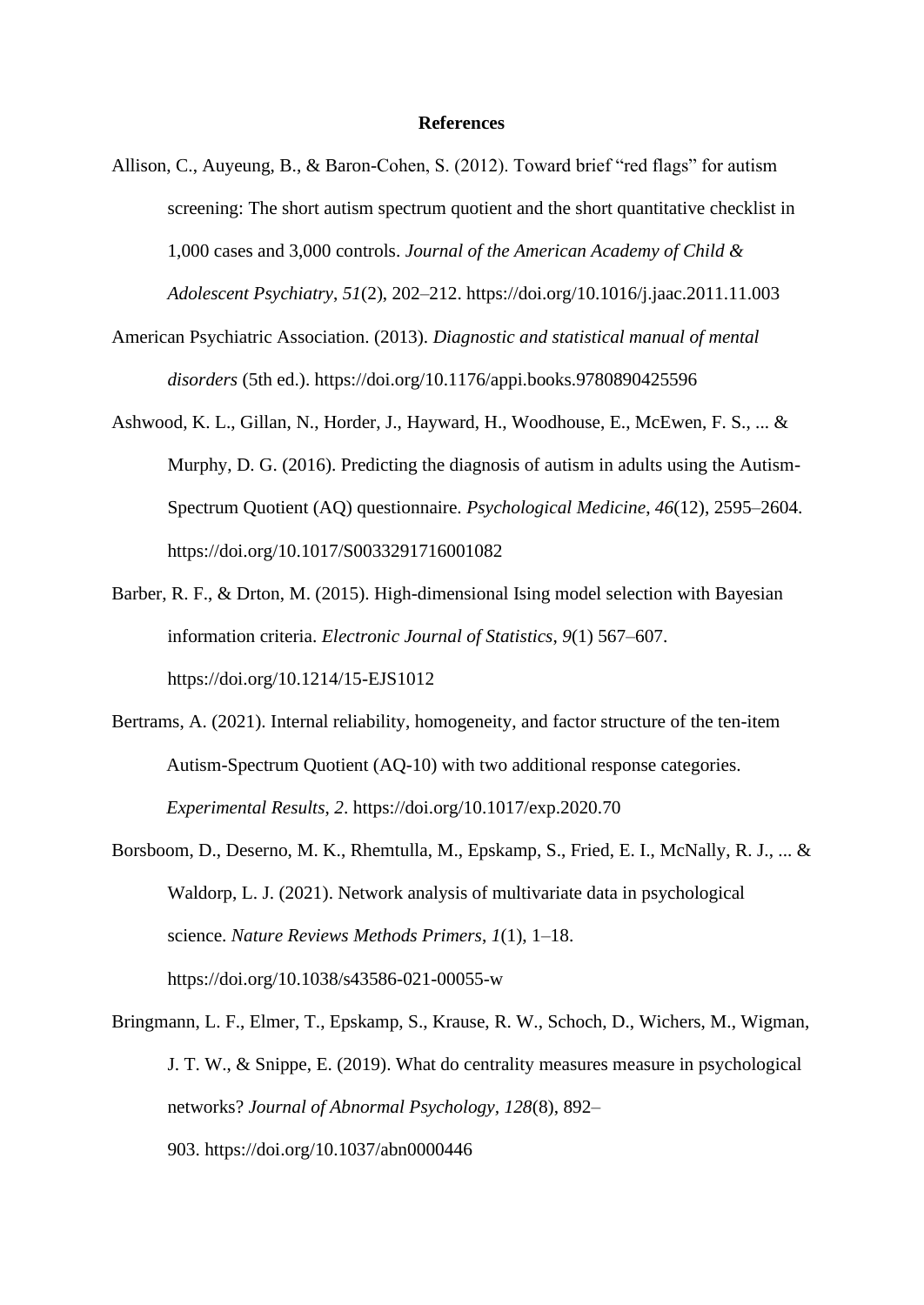Clutterbuck, R. A., Callan, M. J., Taylor, E. C., Livingston, L. A., & Shah, P. (2021). Development and validation of the Four-Item Mentalising Index. *Psychological Assessment*, *33*(7), 629–636. https://doi.org/10.1037/pas0001004

- Clutterbuck, R. A, Livingston, L. A, & Shah, P. (2022). The Four-Item Mentalising Index (FIMI) is a valid, reliable, and practical way to assess mentalising: Reply to Murphy et al. (2022). *Psychological Assessment, 34*(4), 405– 408. https://doi.org/10.1037/pas0001120
- English, M., Gignac, G. E., Visser, T., Whitehouse, A., Enns, J. T., & Maybery, M. T. (2021). The Comprehensive Autistic Trait Inventory (CATI): development and validation of a new measure of autistic traits in the general population. *Molecular Autism*, *12*(1), 37. https://doi.org/10.1186/s13229-021-00445-7
- Epskamp, S., Borsboom, D., & Fried, E. I. (2018). Estimating psychological networks and their accuracy: A tutorial paper. *Behavior research methods*, *50*(1), 195–212. https://doi.org/10.3758/s13428-017-0862-1
- Epskamp, S., Cramer, A. O., Waldorp, L. J., Schmittmann, V. D., & Borsboom, D. (2012). qgraph: Network visualizations of relationships in psychometric data. *Journal of statistical software*, *48*, 1–18. https://doi.org/10.18637/jss.v048.i04
- Farhat, L. C., Brentani, H., de Toledo, V., Shephard, E., Mattos, P., Baron-Cohen, S., Thapar, A., Casella, E., & Polanczyk, G. V. (2021). ADHD and autism symptoms in youth: A network analysis. *Journal of Child Psychology and Psychiatry, and Allied Disciplines*, *63*(2), 143–151. https://doi.org/10.1111/jcpp.13436
- Gollwitzer, A., Martel, C., McPartland, J. C., & Bargh, J. A. (2019). Autism spectrum traits predict higher social psychological skill. *Proceedings of the National Academy of Sciences*, *116*(39), 19245–19247. https://doi.org/10.1073/pnas.1911460116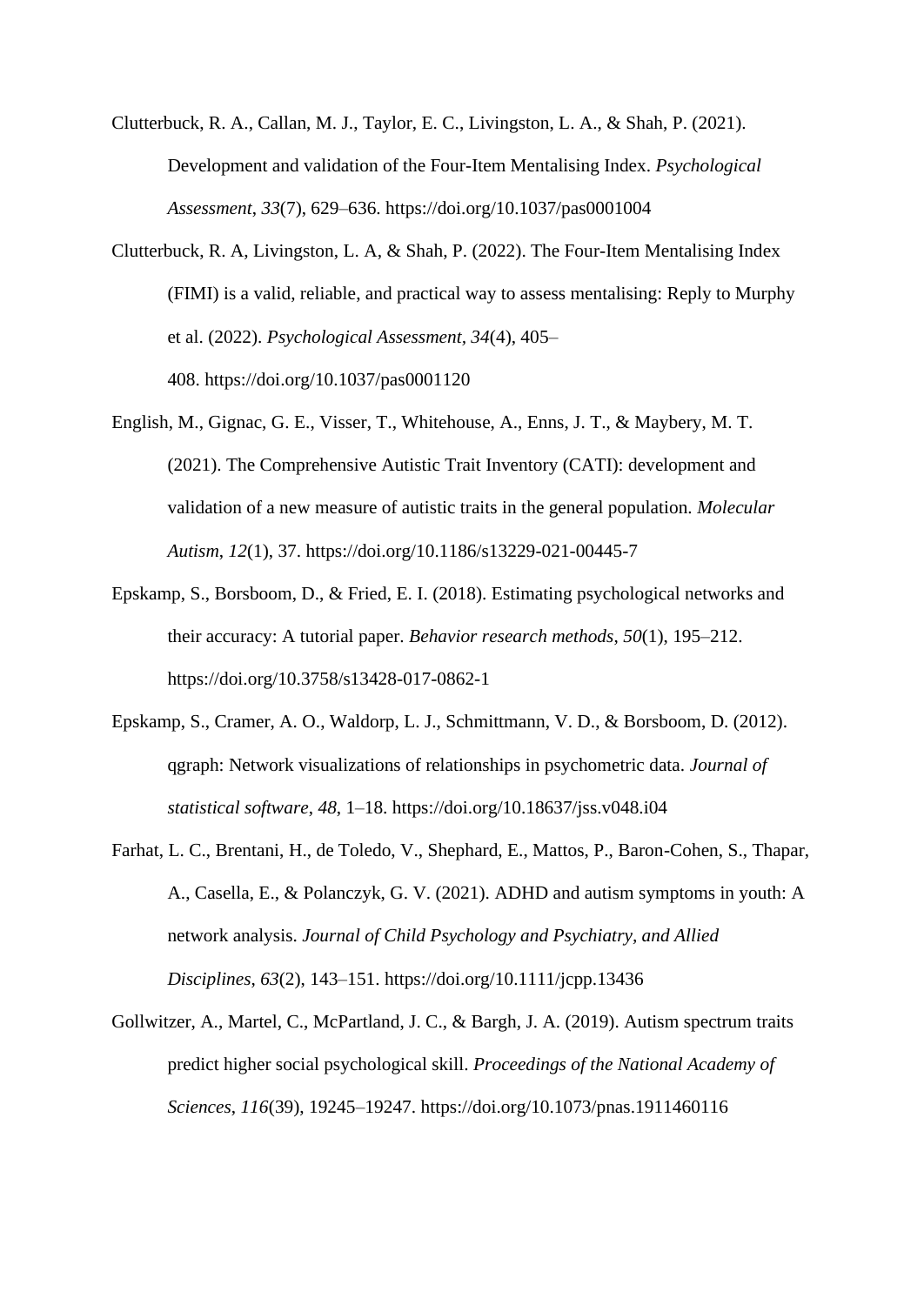- Hevey D. (2018). Network analysis: A brief overview and tutorial. *Health Psychology and Behavioral Medicine*, *6*(1), 301–328. https://doi.org/10.1080/21642850.2018.1521283
- Livingston, L. A., Carr, B., & Shah, P. (2019). Recent advances and new directions in measuring theory of mind in autistic adults. *Journal of Autism and Developmental Disorders*, *49*, 1738-1744. https://doi.org/10.1007/s10803-018-3823-2
- Livingston, L. A., & Happé, F. (2021). Understanding atypical social behaviour through social cognitive theory: Lessons from autism. In, H. J. Ferguson, & E. E. F. Bradford (Eds.), *The cognitive basis of social interaction across the lifespan* (pp. 147–176). Oxford: Oxford University Press.

https://doi.org/10.1093/oso/9780198843290.003.0007

- Livingston, L. A., Shah, P., White, S. J., & Happé, F. (2021). Further developing the Frith– Happé animations: A quicker, more objective, and web-based test of theory of mind for autistic and neurotypical adults. *Autism Research*, *14*(9), 1905–1912. https://doi.org/10.1002/aur.2575
- National Institute for Health and Care Excellence. (2021). *2021 Surveillance of Autism (NICE guidelines CG128, CG142 and CG170).*

https://www.nice.org.uk/guidance/cg142/resources/2021-surveillance-of-autism-niceguidelines-cg128-cg142-and-cg170-9140525965/chapter/Surveillancedecision?tab=evidence

- Payne, K. L, Maras, K. L., Russell, A. J., & Brosnan, M. J. (2020). Are mental health, family and childhood adversity, substance use and conduct problems risk factors for offending in autism? *Journal of Autism and Developmental Disorders*. *51*, 2057– 2067. https://doi.org/10.1007/s10803-020-04622-0
- Rahman, F., Kessler, K., Apperly, I. A., Hansen, P. C., Javed, S., Holland, C. A., & Hartwright, C. E. (2021). Sources of cognitive conflict and their relevance to theory-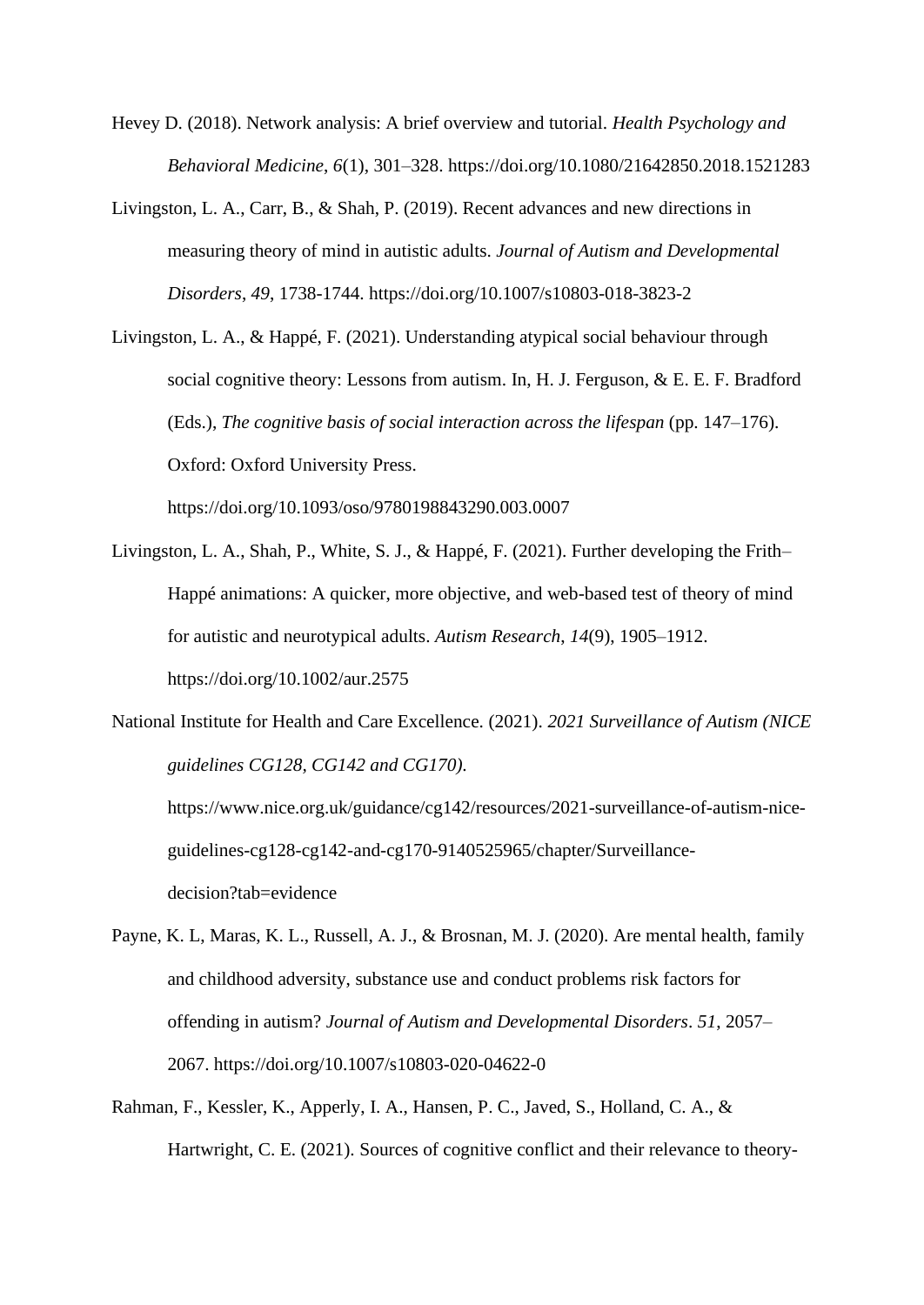of-mind proficiency in healthy aging: A preregistered study. *Psychological Science*, *32*(12), 1918–1936. https://doi.org/10.1177/09567976211017870

- R Core Team (2022). R: A language and environment for statistical computing. R Foundation for Statistical Computing, Vienna, Austria. https://www.R-project.org/
- Robinaugh, D. J., Millner, A. J., & McNally, R. J. (2016). Identifying highly influential nodes in the complicated grief network. *Journal of Abnormal Psychology, 125*(6), 747–757. https://doi.org/10.1037/abn0000181
- Taylor, E. C., Livingston, L. A., Callan, M. J., Hanel, P. H. P., & Shah, P. (2021). Do autistic traits predict pro-environmental attitudes and behaviors, and climate change belief? *Journal of Environmental Psychology*, *76*, 101648. https://doi.org/10.1016/j.jenvp.2021.101648
- Taylor, E. C., Livingston, L. A., Clutterbuck, R. A., & Shah, P. (2020). Psychometric concerns with the 10-item Autism-Spectrum Quotient (AQ10) as a measure of trait

autism in the general population. *Experimental Results*, *1*(e3).

https://doi.org/10.1017/exp.2019.3

- van Borkulo, C., Epskamp, S., & Robitzsch, A. (2016). IsingFit: Fitting Ising models using the eLasso method. R package version 0.3.1.https://CRAN.Rproject.org/package=IsingFit
- Waldren, L. H., Clutterbuck, R. A., & Shah, P. (2021). Erroneous NICE guidance on autism screening. *The Lancet Psychiatry*, *8*(4), 276–277. https://doi.org/10.1016/S2215- 0366(21)00065-1
- Waldren, L. H., Livingston, L. A., Clutterbuck, R. A, Callan, M. J., Walton, E., & Shah, P. (2022). Using incorrect cut-off values in autism screening tools: The consequences for psychological science. PsyArXiv. https://doi.org/10.31234/osf.io/x4h7n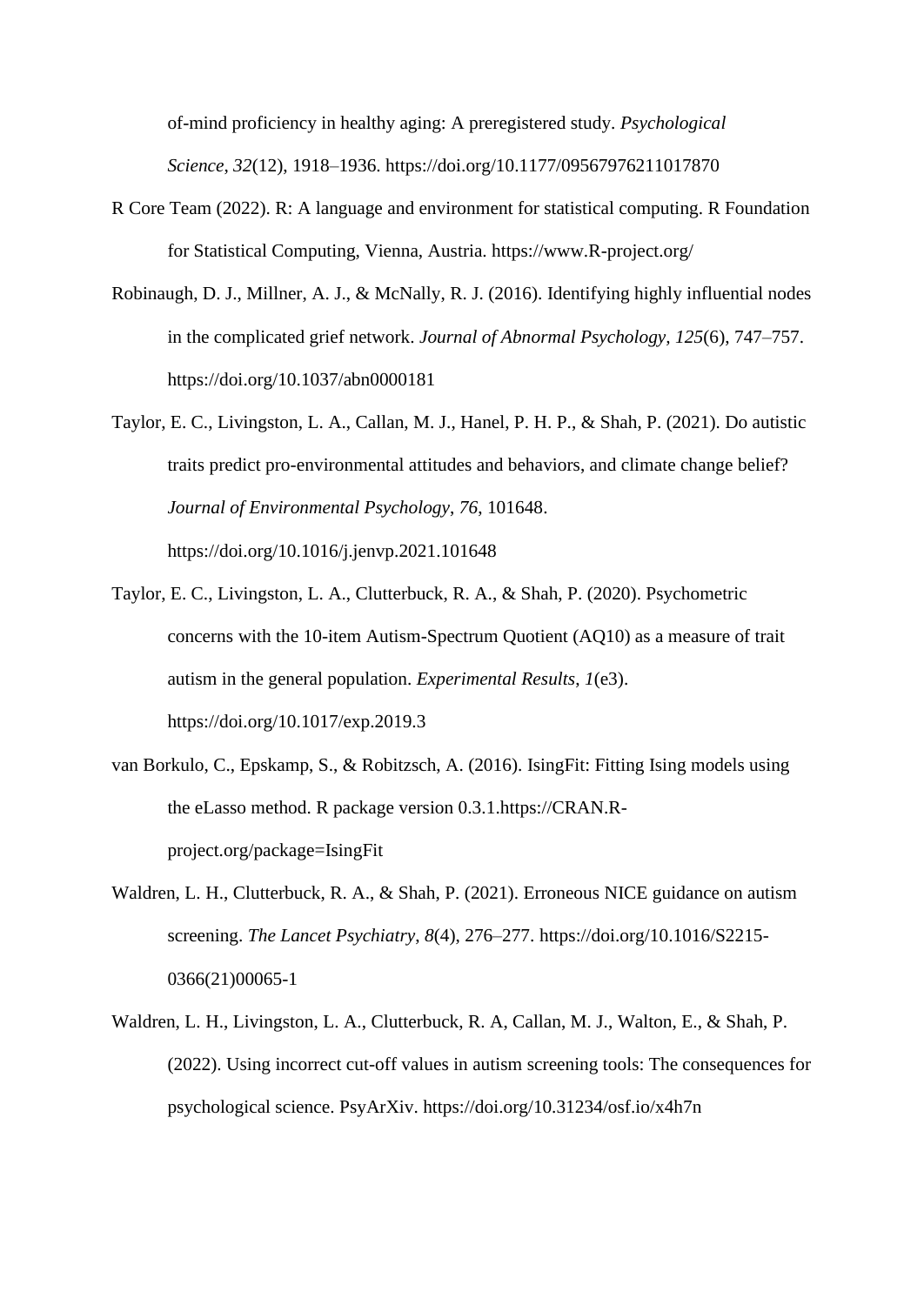Weir, E., Allison, C., & Baron-Cohen, S. (2020). Identifying and managing autism in adults.

*Prescriber*, *31*(2), 12–16. https://doi.org/10.1002/psb.1822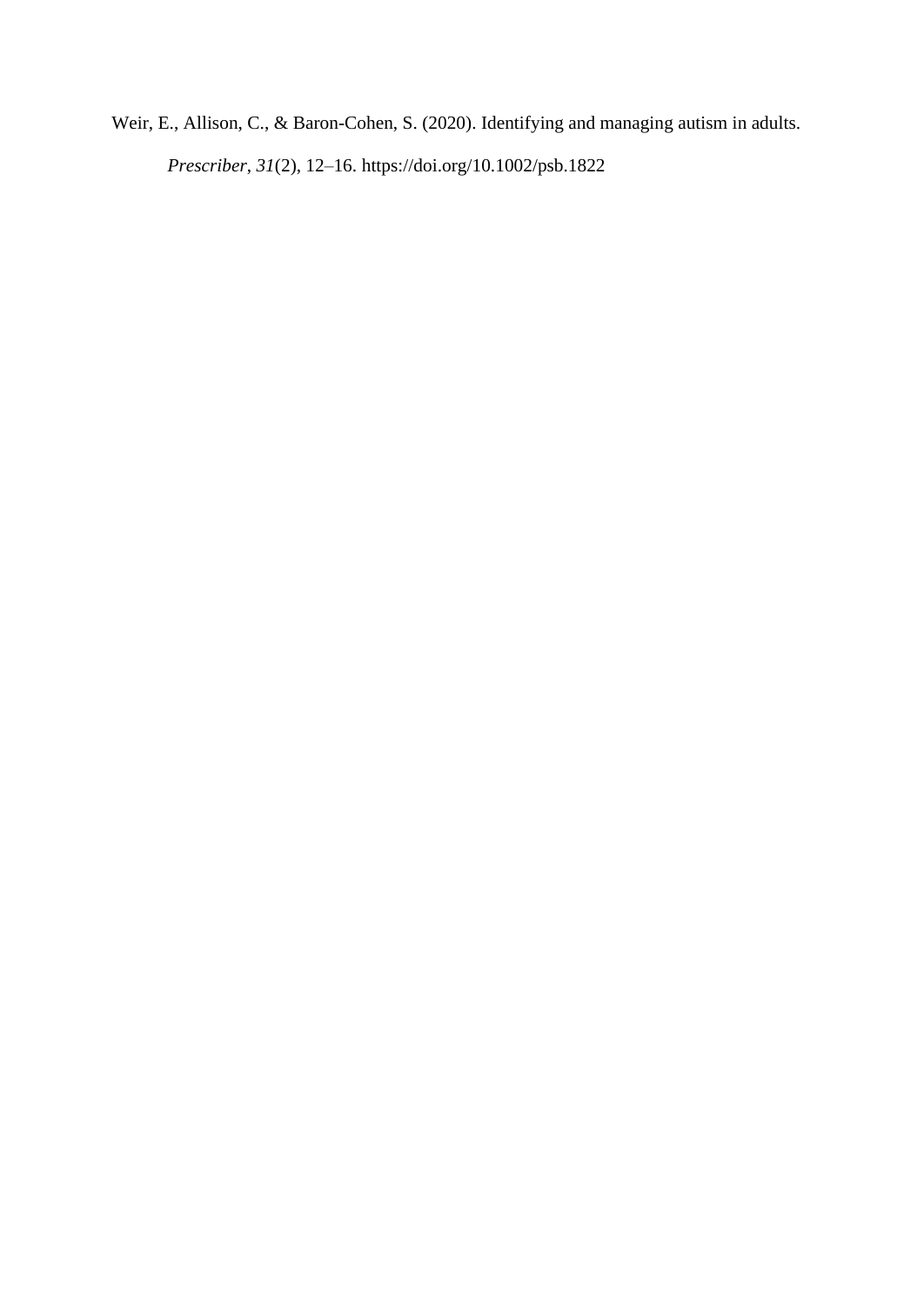



*Note.* Network analysis of AQ10 items. Each node (circle) represents its corresponding numeric AQ10 item, coloured to its subscale membership. Edges (lines) represent the non-zero conditional relationships between two nodes when accounting for all others in the network. Association direction (blue = positive, red = negative) and strength (line thickness) are shown (*qgraph*, Epskamp *et al*., 2012).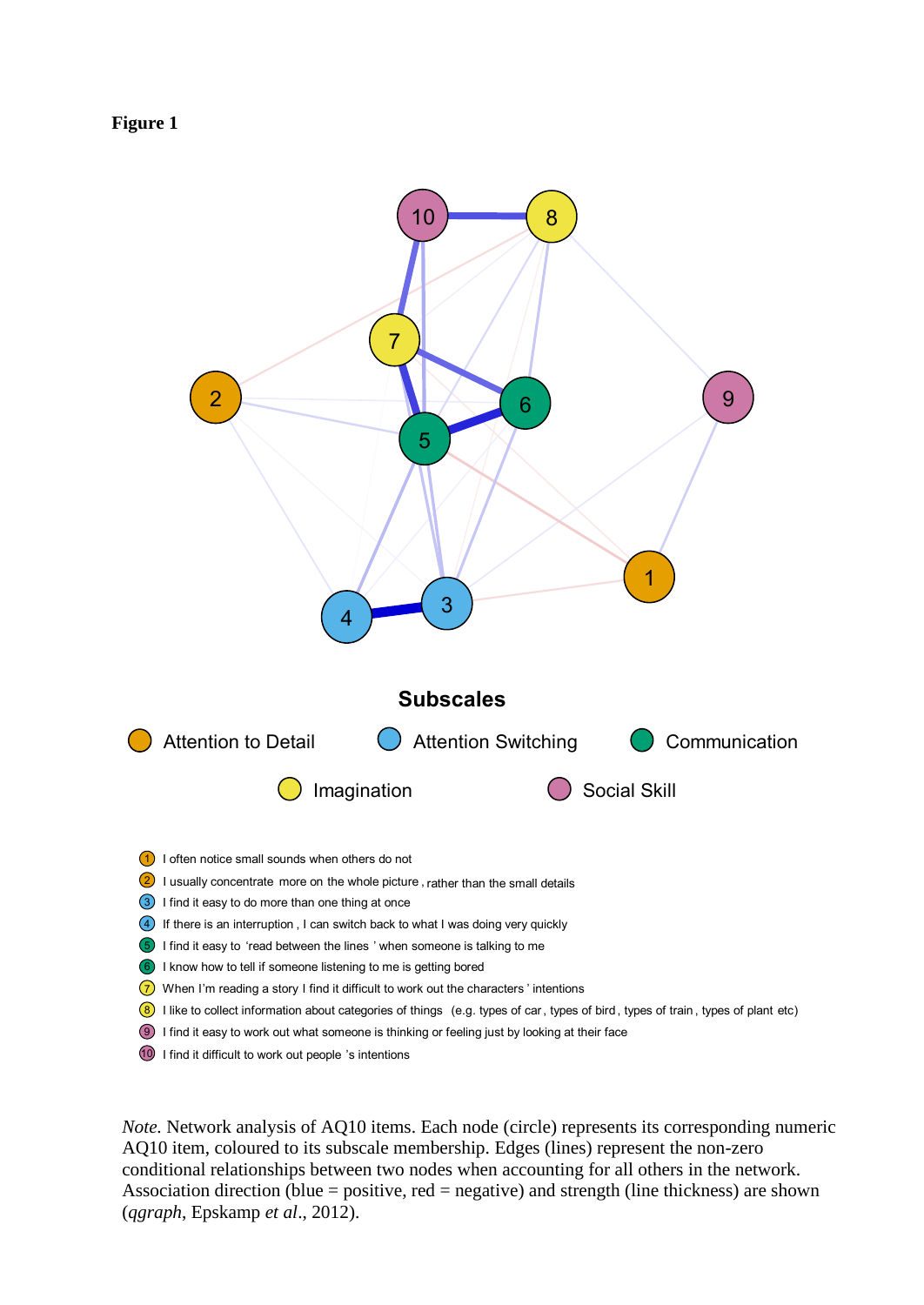## **Figure 2**



*Note.* Edge weight difference test using 95% confidence interval bootstrapping with 1000 resamples. Black squares indicate a significant difference between the edge weights, and grey squares indicate no significant difference. Edges are arranged in order of association strength  $(pink = weak association, blue = strong association).$